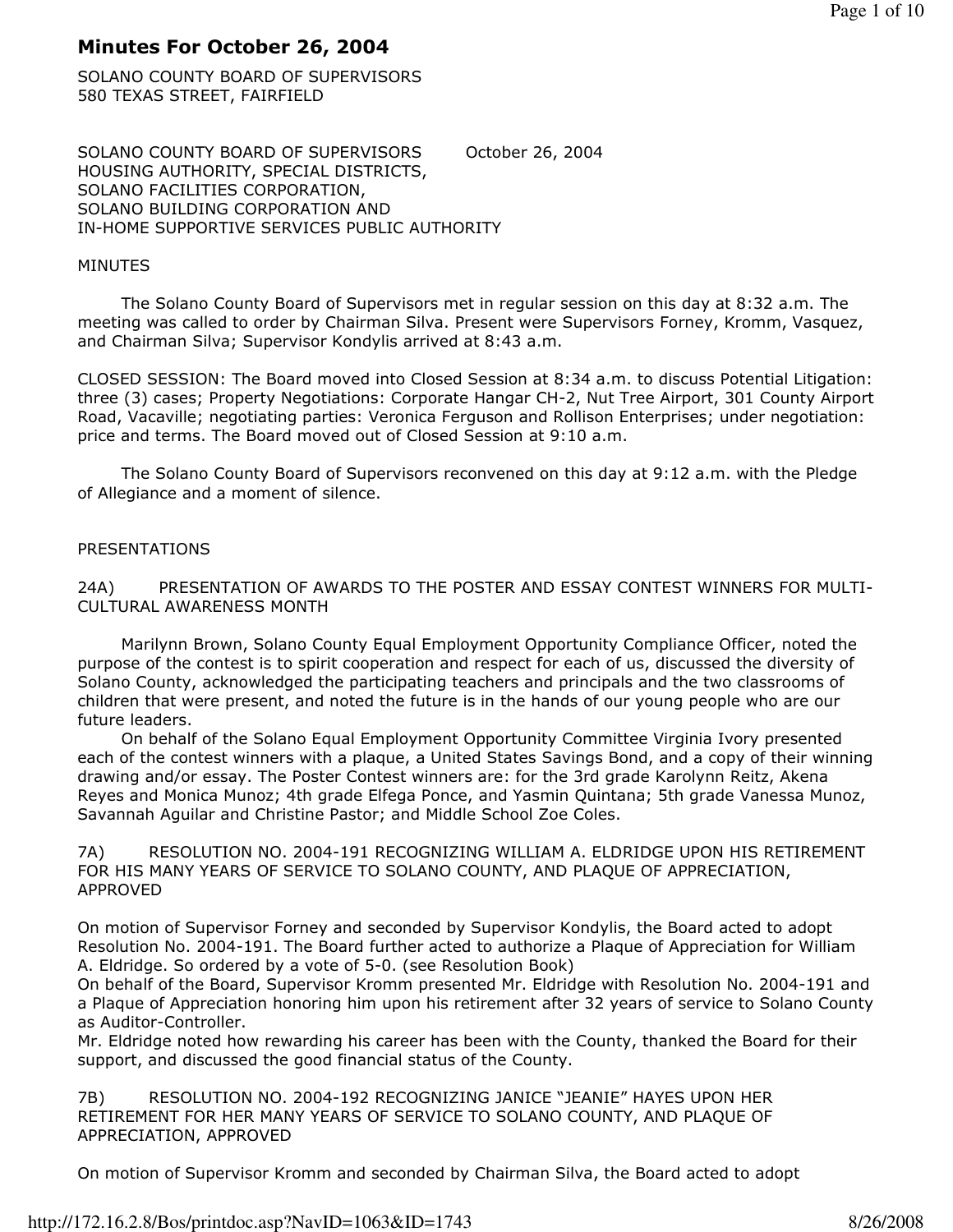Resolution No. 2004-192. The Board further acted to authorize a Plaque of Appreciation for Jeanie Hayes. So ordered by a vote of 5-0. (see Resolution Book)

Public Defender Jeff Thoma commended Jeanie for all her years of dedicated service.

On behalf of the Board, Supervisor Kromm presented Ms. Hayes with Resolution No. 2004-192 and a Plaque of Appreciation honoring her upon her retirement after more than 39 years of service to Solano County as a Senior Legal Secretary in the Public Defender's Office.

#### ITEMS FROM THE FLOOR

#### APPEARANCE BY DONALD TIPTON RE TOBACCO SETTLEMENT FUNDS

Donald Tipton, Vallejo, expressed concern regarding funding for First 5 Solano from Tobacco dollars, Tobacco Settlement money decreasing and the tax breaks to tobacco farmers by the Federal Government.

#### PUBLIC COMMENT ON CONSENT CALENDAR

21B) Approve Notice of Completion for the 2004 Overlay Project, completed by Vintage Paving Company for final cost of \$219,287 to overlay 14 roads (1.82 miles)

 Donald Tipton, Vallejo, voiced concern with the overlay of roads in the Homeacres area, noted the roads that were to be overlaid were not properly completed and requested the matter be held over, and noted the funds to do this project are from the Homeacres Settlement Fund money.

#### APPROVAL OF AGENDA

On motion of Supervisor Kromm and seconded by Supervisor Kondylis, the Board acted to approve the submitted Agenda, incorporated herein by reference, with the following modifications:

15A) Authorize the Office of Family Violence Prevention to accept grant funding in the amount of \$38,600 from the Judicial Council of California for the period September 1, 2004 through August 31, 2005 to support Court Appointed Special Advocate (CASA) program activities; approval of appropriation transfer in the amount of \$38,600 in grant funds to the Office of Family Violence Prevention (OFVP) budget (4/5 vote required); approval of appropriation transfer in the amount of \$15,000 from marriage license deferred revenue to OFVP budget for domestic violence crisis services, removed from the Consent Calendar.

16) Accept Audit Report of the First 5 Solano Children and Families Commission's for Fiscal Year ended June 30, 2004, removed from the Consent Calendar.

17A) Approve a License Agreement with Cingular Wireless to operate and maintain wireless communications equipment on a portion of County owned real property at 421 Virginia Avenue; authorize the General Services Director to execute the agreement and any subsequent amendments, removed from the Consent Calendar.

17C) Adopt a resolution amending the Allocation List to add fifteen (15) positions in the General Services Department for the commissioning and maintenance of the Government Center, removed from the Consent Calendar to be heard in conjunction with Item 26.

So ordered by a vote of 5-0.

#### CONSENT CALENDAR

 On motion of Supervisor Kondylis and seconded by Supervisor Forney, the Board acted to approve the following Consent Calendar items by a vote of 5-0.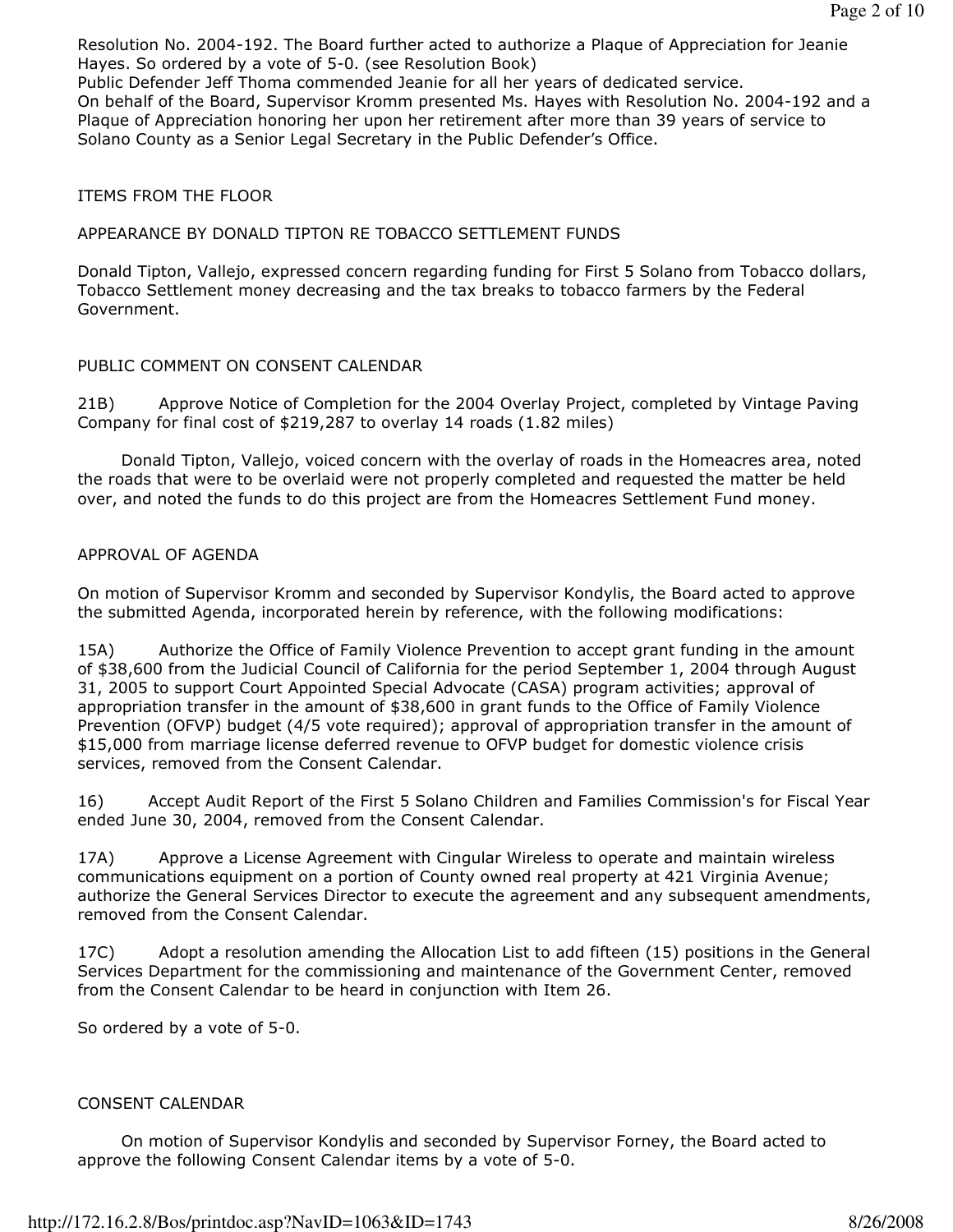13) MINUTES OF THE BOARD OF SUPERVISORS MEETING OF OCTOBER 5, 2004; RURAL NORTH VACAVILLE WATER DISTRICT OCTOBER 5, 2004, as outlined in the Agenda Submittal from the Clerk of the Board dated October 26, 2004, incorporated herein by reference, approved.

14A) PROCLAMATION DECLARING NOVEMBER 2004 AS LUNG CANCER AWARENESS MONTH, approved.

14B) PROCLAMATION HONORING THE ACHIEVEMENTS OF OLYMPIC GOLD MEDALIST NATALIE COUGHLIN, approved.

15B) AMENDMENT TO THE PRENATAL SERVICES AGREEMENT WITH EVERLASTING HOPE INC. RE PRENATAL MENTORING SERVICES, as outlined in the Agenda Submittal from County Administrator's Office/First 5 Solano Children & Families Commission dated October 26, 2004, incorporated herein by reference, approved.

17B) NOTICE OF COMPLETION RE MOISTURE ELIMINATION PROJECT AT THE SOLANO COUNTY CIVIC CENTER LIBRARY, COMPLETED BY WESTERN ROOFING SERVICE, as outlined in the Agenda Submittal from General Services dated October 26, 2004, incorporated herein by reference, approved.

18) CHILD WELFARE SERVICES SYSTEM IMPROVEMENT PLAN, as outlined in the Agenda Submittal from Health and Social Services dated October 26, 2004, incorporated herein by reference, approved.

19) APPROPRIATION TRANSFER IN AMOUNT OF \$85,000 DECREASING CONTINGENCIES FOR THE DISTRICT ATTORNEY'S SPECIAL REVENUE FUND, as outlined in the Agenda Submittal from District Attorney dated October 26, 2004, incorporated herein by reference, approved.

20A) AGREEMENT WITH SACRAMENTO COUNTY RE CALIFORNIA MULTI-JURISDICTIONAL METHAMPHETAMINE ENFORCEMENT TEAM (CAL-MMET) PROGRAM, as outlined in the Agenda Submittal from Sheriff's Office dated October 26, 2004, incorporated herein by reference, approved and Sheriff authorized to sign said contract on behalf of Solano County.

APPROPRIATION TRANSFER OF UNANTICIPATED REVENUE TOTALING \$286,918 FROM STATE GRANT AND OPERATING TRANSFERS FROM OTHER SHERIFF'S FUNDS, as outlined in the Agenda Submittal from Sheriff's Office dated October 26, 2004, incorporated herein by reference, approved.

RESOLUTION NO. 2004-194 AMENDING THE LIST OF NUMBERS AND CLASSIFICATIONS OF POSITIONS (EXTENDING LIMITED TERM 1.0 FTE SERGEANT AND 2.0 FTE DEPUTY SHERIFFS THROUGH JUNE 30, 2005), adopted. (see Resolution Book)

20B) AGREEMENT WITH PICTOMETRY, INC. RE AERIAL PHOTOGRAPHY AND SOFTWARE LICENSE, as outlined in the Agenda Submittal from the Sheriff's Office-OES dated October 26, 2004, incorporated herein by reference, approved and Chairman authorized to sign said contract and County Administrator authorized to execute software license renewals on behalf of Solano County.

APPROPRIATION TRANSFER IN THE AMOUNT OF \$18,941 FROM GENERAL FUND CONTINGENCIES, INCREASING ASSESSOR/RECORDER'S FY04/05 BUDGET, as outlined in the Agenda Submittal from the Assessor/Recorder dated October 26, 2004, incorporated herein by reference, approved

21A) CHANGE ORDER RE GORDON VALLEY ROAD BRIDGE AT LEDGEWOOD CREEK, as outlined in the Agenda Submittal from Resources Management dated October 26, 2004, incorporated herein by reference, ratified.

21B) NOTICE OF COMPLETION RE 2004 OVERLAY PROJECT, COMPLETED BY VINTAGE PAVING COMPANY, as outlined in the Agenda Submittal from Resources Management dated October 26, 2004, incorporated herein by reference, approved.

ORDERS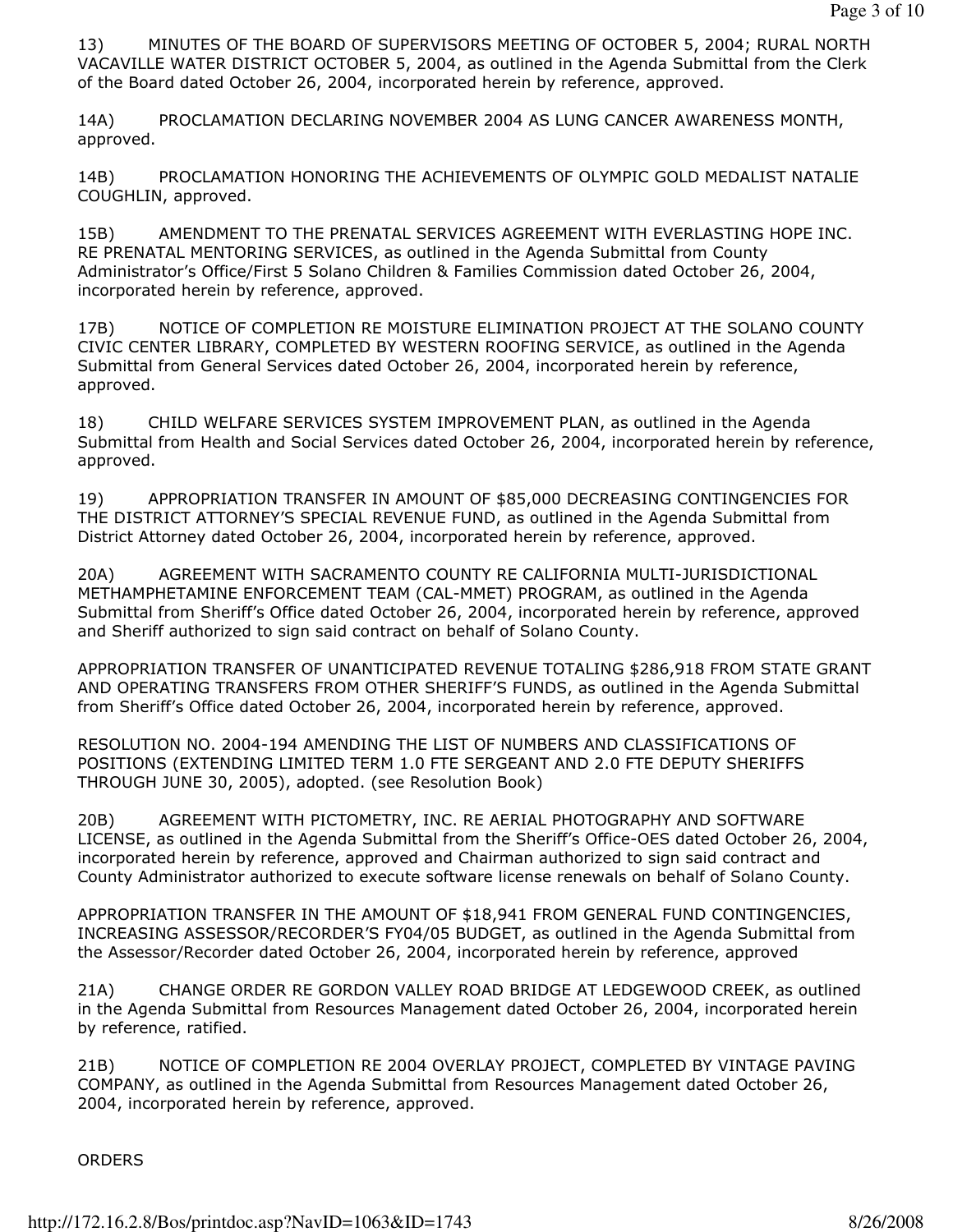#### 25) REPORT ON THE VOTER OUTREACH AND POLL WORKER TRAINING FOR THE NOVEMBER 2, 2004 PRESIDENTIAL ELECTION, RECEIVED

 Donald Tipton, Vallejo, voiced concern regarding training of the clerks and poll workers, Optical Scan equipment demonstrations not being held in Vallejo, secrecy sleeves for the ballots, procedures in removing the ballot stubs, and feels the polling places and the election need to be watched carefully.

 Deborah Seiler, Registrar of Voters, reviewed the information contained in the Agenda Submittal from her department dated October 26, 2004, incorporated herein by reference, regarding the status and sequence of outreach and poll worker training. Ms. Seiler noted how poll workers will offer all voters a secrecy sleeve when they receive their ballot, the poll workers will remove the ballot stub and return it to the voter, discussed the dramatically increased workload due to high voter registration and the increased number of absentee ballots.

 Responding to questions posed by Supervisor Forney regarding sufficient poll workers, Ms. Seiler noted successful recruiting efforts and thanked the Board for raising the salary for the poll workers.

 Supervisor Kromm noted receiving a call that a large number of absentee ballots were sent to the Rio Vista Post Office, but were reshipped back to Oakland. Ms. Seiler worked with the Rio Vista City Clerk and resolved the problem by replacing the absentee ballots. Responding, Ms. Seiler commended the Rio Vista City Clerk in assisting in identifying the problem and assisting with getting new ballots for the residents.

 There was a brief discussion regarding replacement ballots, sending out sample ballots, delays in getting newly registered voters into the system, the availability of the sample ballot information online and polling site information, the availability of voting at the Registrar's Office in Fairfield and at the temporary office in Vallejo, and the printing and paper for the ballots.

 Chairman Silva posed questions regarding optical scan demonstrations for Vallejo, Ira Rosenthal, Registrar, noted difficulties in arranging demonstrations at the County Fair, a demonstration was done for the Retired Federal Employees Organization, the inability to get any additional service organizations to sponsor equipment demonstrations in the available timeframe, and noted demonstrations were done at events that have a large number of participants from throughout the County.

 Supervisor Vasquez commended the Registrar's office for the efforts to do such a difficult job, responding Mr. Rosenthal recognized the office staff for the extended effort in working long hours seven days a week, and the dedication of these staff members.

16) AUDIT REPORT OF THE FIRST 5 SOLANO CHILDREN AND FAMILIES COMMISSION'S FOR FISCAL YEAR ENDED JUNE 30, 2004, APPROVED

The Board was provided with an Agenda Submittal from the Auditor-Controller's Office dated October 26, 2004, incorporated herein by reference, regarding the audit report of the First 5 Solano Children and Families Commission for Fiscal Year ended June 30, 2004.

Supervisor Kromm posed questions regarding page 17, Prior Reportable Instance of Noncompliance-Resolved relative to administrative costs, and how the Solano County Commission does relative to other commissions around the State in various aspects, First 5 Solano Children and Families Commission Director Christina Linville noted the commissions around the State are looking at issues such as administrative costs, financial management, and long-term strategic planning. The First 5 Association of California has partnered with the Government Finance Officers Association (GFOA) that has surveyed the commissions and are issuing their report and are working to issue some standards and guidelines for many financial issues, and Ms. Linville noted she would bring the information back to the Board.

On motion of Supervisor Kromm and seconded by Supervisor Kondylis, the Board acted to accept the audit report of the First 5 Solano Children and Families Commission. So ordered by a vote of 5-0.

17C) RESOLUTION NO. 2004-193 AMENDING THE LIST OF NUMBERS AND CLASSIFICATIONS OF POSITIONS (GENERAL SERVICES), ADOPTED

The Board was provided with an Agenda Submittal from General Services, incorporated herein by reference, regarding adding positions in General Services for the new County Administration Center (CAC).

Supervisor Kondylis expressed concern regarding the added costs for maintaining this building, and feels these funds should be used for human needs.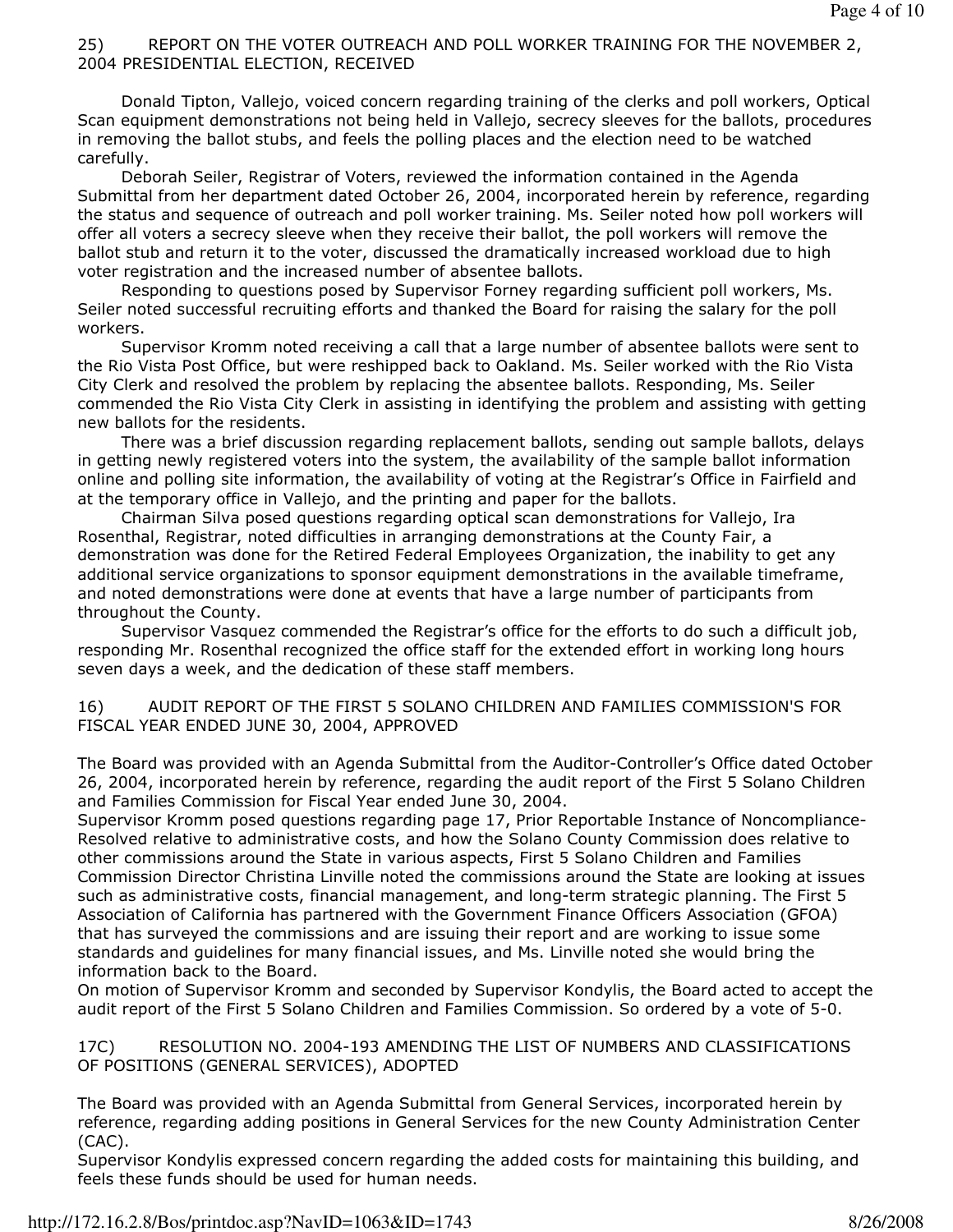Responding to questions posed by Supervisor Forney regarding why two new classifications are being added, responding Director of General Services Veronica Ferguson discussed the remaining work to be done through the Civil Service Commission for the classifications, and the intent to bring in entry level employees, to assign tasks that can be done at that level, and give staff an opportunity for succession.

Supervisor Forney continued questioning what does the new building require that the other buildings do not, John Griffin, Facilities Operations - General Services, noted these classifications have been under consideration for several years, and discussed the differences of what these positions would do, the opportunities for succession planning ladder and increase efficiencies.

There was a brief discussion regarding staffing shortages in other departments.

Chairman Silva noted the advantages of departments being in the same building, likes bringing in entry-level staff for training to move up and succession planning, and noted the importance of maintaining the new building.

Supervisor Kromm discussed the balance of providing a good work environment and services, supports hiring people to maintain this building, discussed the high quality of the new County Administration Center (CAC), the need for long-term maintenance, and the commitment to good infrastructure.

Supervisor Forney discussed the shortage of maintenance in other buildings.

Supervisor Vasquez noted the importance of maintenance for the longevity of the building. On motion of Chairman Silva and seconded by Supervisor Kromm, the Board acted to adopt Resolution No. 2004-193 adding 15 new positions to the Department of General Services. So ordered by a vote of 4-1, Supervisor Kondylis voted no. (see Resolution Book)

#### 15A) GRANT FUNDING FROM THE JUDICIAL COUNCIL OF CALIFORNIA RE THE COURT APPOINTED SPECIAL ADVOCATE (CASA) PROGRAM, ACCEPTED

 The Board was provided with an Agenda Submittal from the County Administrator's Office dated October 26, 2004, incorporated herein by reference, regarding accepting Judicial Council Grant for \$38,600 and utilizing \$15,000 from marriage license deferred revenue to fund domestic violence crisis services.

 There was a brief discussion regarding the status of CASA converting to a 501C3 non-profit organization.

 On motion of Supervisor Forney and seconded by Supervisor Vasquez, the Board acted to accept Judicial Council grant funding of \$38,600 for the CASA program, to approve associated transfers in the amount of \$38,600 and \$15,000 from the marriage license deferred revenue account to the Office of Family Violence Prevention to fund an amendment for crisis services from SafeQuest. So ordered by a vote of 5-0.

### 23) UPDATE ON THE IMPACT OF SHORTAGES OF THE FLU VACCINE, RECEIVED

Dr. Ronald W. Chapman, Solano County Health Officer, presented a visual presentation, incorporated herein by reference, titled The Flu Vaccine Crisis of 2004, beginning with Solano County Flu 2004, Doses of Influenza Vaccine in the USA, 2003-2004, Inactivated Influenza Virus Vaccine, 2004-2005 Influenza Vaccine, Influenza Antigenic Changes, Who Should Receive Influenza Vaccine, Impact of Influenza, Month of Peak Influenza Activity during 19 Seasons in the US, Influenza Pandemics in the 20th Century, Estimated Impact of Influenza Pandemic in California, and Influenza Vaccination Rates by Population Group, U.S. 2001. Dr. Chapman also discussed the dwindling number of manufacturers of the flu vaccine, receiving daily updates, and discussions with local health care providers on how to distribute the additional doses the County is receiving.

Responding to comments from Supervisor Kondylis regarding obtaining vaccine from Canada, Dr. Chapman noted the Center for Disease Control (CDC) is working with Canada to get some vaccine in the US, but noted the strict FDA rules, and discussed the number of US citizens going into Canada to get injections.

There was a brief discussion regarding the overall cooperation with health care providers and the Coalition for Better Health in Solano County and what a benefit that has been.

Supervisor Vasquez discussed the mistrust of the public, and the restrictions imposed resulting in the decline in the number of manufacturers of the flu vaccine.

24B) RESPONSE TO THE SOLANO COUNTY 2003-2004 GRAND JURY FINAL REPORT, APPROVED

The Board was provided with an Agenda Submittal from the County Administrator's Office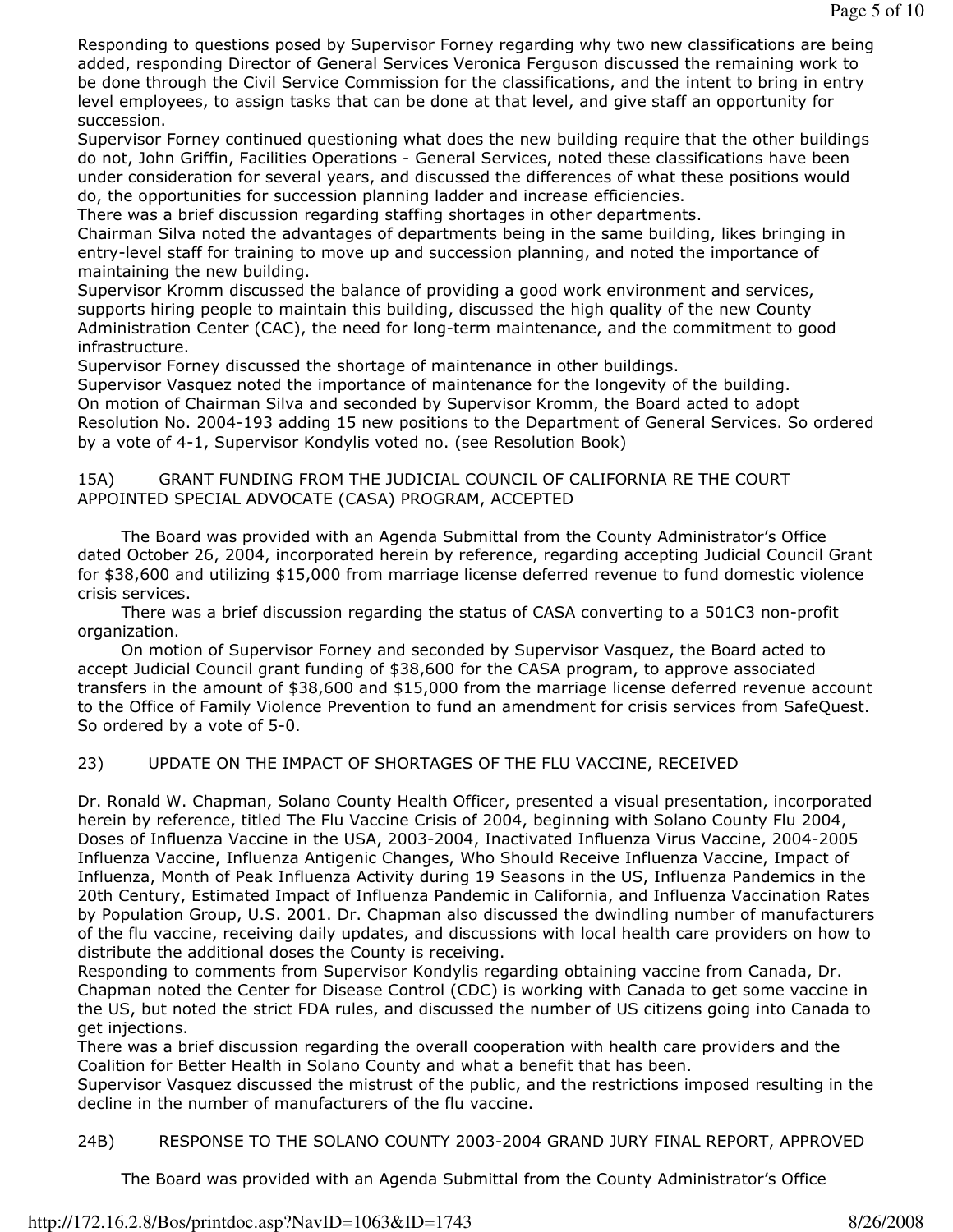dated October 26, 2004, incorporated herein by reference, regarding the Board of Supervisor's response to the 2003/2004 Grand Jury Report.

 Donald Tipton, Vallejo, expressed concern that there is a response from the East Vallejo Fire Protection District when there was no meeting of the Board of Directors to initiate this response, and posed questions of actions taken at LAFCO with the costs that will be incurred relative to special districts.

There was a brief discussion regarding LAFCO in conjunction with special districts.

 Responding to questions posed by Supervisor Kondylis regarding the suggestion by the Grand Jury to establish a Blue Ribbon Committee and a model that will take into consideration the specific needs of Solano County, Director of Health and Social Services Patrick Duterte discussed the circumstances in San Mateo County leading to the formation of a Blue Ribbon Panel in that county, feels Solano County's situation is different and discussed the issues brought forward by the Child Welfare League of America (CWLA), and the need mentioned in the report to address the internal workings of the department. Mr. Duterte noted the CWLA will be returning to revisit the policies in the near future, and discussed the model being used with the Vacaville Police Department.

 There was a brief discussion regarding the Child Welfare Services System Improvement Plan, the need to find the root problems that lead to such things as child abuse and domestic violence.

 Supervisor Kromm discussed previous work by the CWLA, and potential problems with a Blue Ribbon committee.

 On motion of Supervisor Vasquez and seconded by Supervisor Kromm, the Board acted to approve the response to the 2003/2004 Solano County Grand Jury Final Report. So ordered by a vote of 5-0.

#### 24C) FIRST 5 SOLANO CHILDREN AND FAMILIES COMMISSION'S 2003-2004 ANNUAL REPORT TO FIRST 5 CALIFORNIA, RECEIVED

 Donald Tipton, Vallejo, voiced concern with the amount of disbursements of funds, and with the tracking and/or breakdown of information by race.

 Christine Linville, First 5 Solano Children and Families Commission, reviewed the information contained in the Agenda Submittal from her department dated October 26, 2004, incorporated herein by reference, regarding the 2003-04 Annual Report to First 5 California. The report is presented in the format required by First 5 California.

 Michele Duane, Fiscal and Contracts Administrator for First 5 Solano, reviewed a visual presentation titled "Annual Report to First 5 California Fiscal Year 2003-04" outlining the Dollars by Strategy; Types of Programs; Direct Service Activities, Services/Accomplishments – Priority 1 Health and Well-Being; Priority 2 Early Childhood Learning and Development; and Priority 3 Parent Education and Support.

 Ms. Linville outlined the First 5 Solano Grantee Accomplishments, First 5 Solano Commission Accomplishments; and What's on the Horizon – Plans for FY 2004-05.

 Stephan Betz, First 5 Solano Commissioner and Assistant Director Health and Social Services, noted the annual report is a turning point outlining many of the accomplishments, discussed the planning process for the next 5 to 10 years, the declining funding and the need for services to become more efficient, improvements to the staff and commission, work of the commission, and the County having the highest level of health care coverage for children in the State.

 Supervisor Kromm posed questions regarding the reduction of funding to some of the programs, Ms. Linville noted this is some anxiety in the community, quarterly grantee meetings providing support and technical assistance, development of a logic model and how that will be utilized.

 Supervisor Kondylis noted the grantees are told that continued funding is not guaranteed, and discussed the great improvements the commission has made.

17A) LICENSE AGREEMENT WITH CINGULAR WIRELESS RE OPERATION AND MAINTAINANCE OF WIRELESS COMMUNICATIONS EQUIPMENT, APPROVED

26) CONCEPT TO DEVELOP A 70,000 SQUARE FOOT BUILDING ON THE SOUTH COUNTY CAMPUS/TUOLUMNE STREET, APPROVED

PURCHASE OF TRIAD DEVELOPMENT'S WORK PRODUCT ON THE PROJECT, APPROVED

RESOLUTION NO. 2004-195 OF INTENT TO PURCHASE REAL PROPERTY LOCATED AT 1516 SOLANO AVENUE AND 1331 VIRGINIA STREET, VALLEJO, CALIFORNIA (ASSESSOR PARCELS APN 57-165-040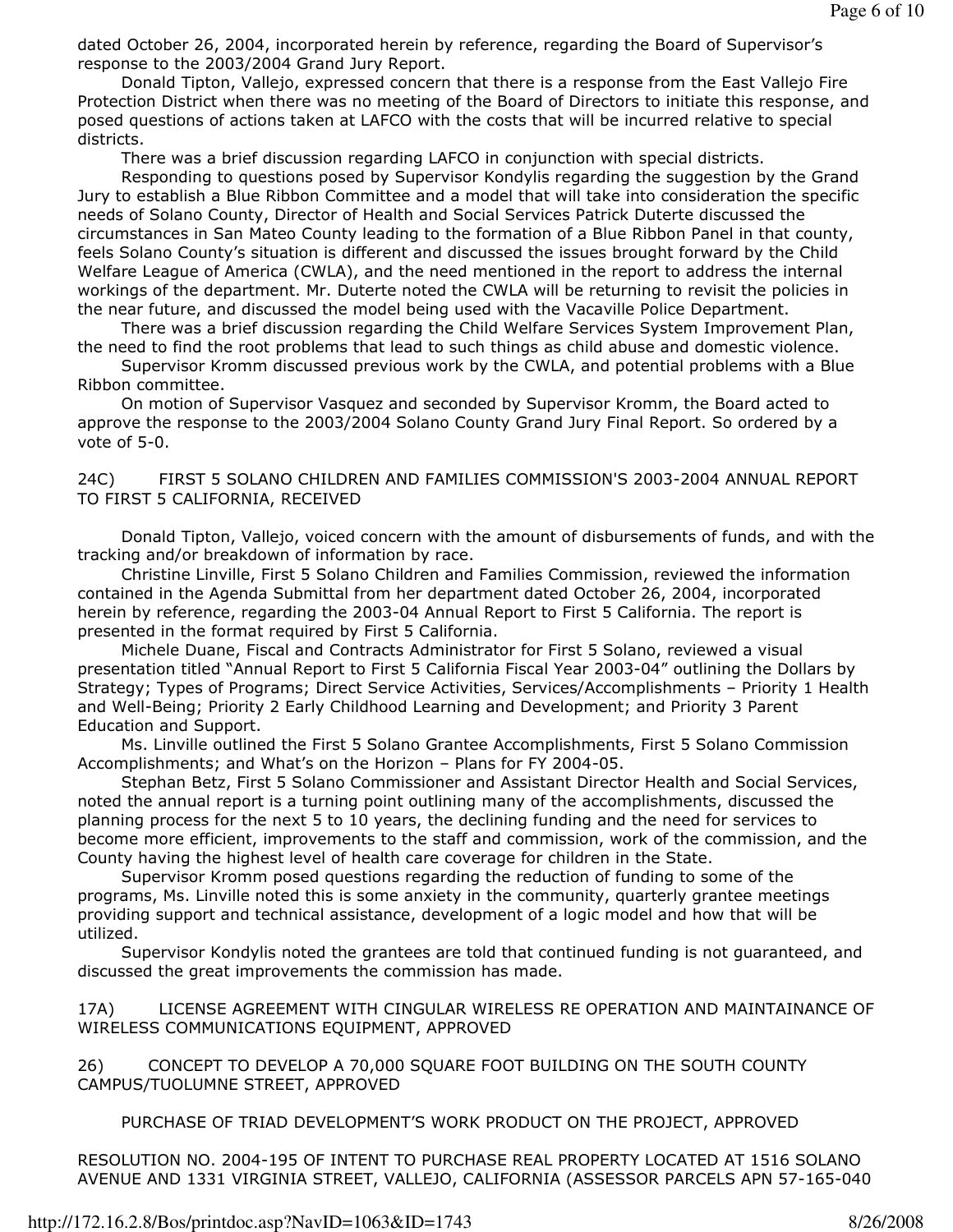#### AND APN 57-165-140), ADOPTED

 The Board was provided with Agenda Submittals from General Services dated October 26, 2004, incorporated herein by reference, regarding Cingular Wireless constructing a 220 foot antenna tower and equipment shelter at 421 Virginia Street, Vallejo, and the master plan for the South County campus.

 Responding to questions posed by Chairman Silva regarding relocating the tower and if that fits in with the South County development of that site, Assistant County Administrator Darby Hayes noted the communications tower does fit into the master plan.

 Responding to concerns from Supervisor Kondylis regarding if the major issues had been resolved, Chairman Silva noted all the major issues outlined in the report had been resolved.

 Mr. Hayes gave a brief introduction regarding the South County master plan noting this plan has been in the process for over two years, and based on the recommendations a modern cost efficient building can be delivered to serve the needs for the Vallejo/Benicia area with a minimal impact on the General Fund.

 Responding to questions posed by Supervisor Vasquez regarding financing for the proposed building at the South County campus, Mr. Hayes noted the programs that will be going into the new building are supported by Federal and State reimbursements, and further outlined how the financing would work over the thirty years, the resulting share of cost for the County of only \$3 million to \$9 million of General Fund money, and the total cost of the building of about \$15 million.

 Supervisor Kondylis posed questions regarding the current facility, Mr. Hayes noted the new building would house social services functions, the current facility would be rehabilitated at a cost of several million dollars, outlined many of the factors that will effect the financing of the rehabilitation, and outlined the departments that would move into that building.

 Chairman Silva noted in the future there would be very detailed discussions regarding financing prior to any final development plans, and space needs for potential occupants would be determined prior to final development.

 Responding to questions posed by Supervisor Kromm regarding financing noted that with part of the funds being put away annually the County would need to earn 3.31% for 30 years to pay the principle at the end of the loan, feels that it should be written into the bond documents that if the interest rate is not met the County would contribute the lost amount for any given year, and to include the remodeling costs in the loan; Mr. Hayes discussed possibly using some of the Public Facilities fees to offset some of the costs, and that projections are based on the South County Master Plan that was previously approved.

A short discussion followed regarding the plans to cover financing options.

 County Architect Kanon Artiche reintroduced the results of the Master Planning process, the Preferred Master Plan Concept, and the recommended actions as outlined in the visual presentation, incorporated herein by reference, beginning with the Recommended Actions to Initiate Plan Implementation, Background, the Plan and Project Presentation, Plan Staff Participants, the Plan Process, Components, the Preferred Master Plan Option Map, Advantages of the Preferred Plan, Preliminary Parking Analysis, Triad Development – Purchase of Work Efforts, Proposed Building Characteristics, Preliminary Project Budget, Building Concept Elevations, New Building In Relation to the Existing Facility, Floor Plans, and Board Presentation in January 2005.

 Responding to questions posed by Supervisor Kondylis regarding the percent of the cost of the project that would be dedicated to public art, responding Mr. Artiche noted the County Ordinance dictating the percentage that would be dedicated to public art.

 Supervisor Kromm posed questions regarding how this proposed building compares to the Health and Social Services (H&SS) building on Beck Avenue, and the lobby, Mr. Artiche noted the new H&SS Administration Building is 122,500 square feet with the proposed building being only 70,000 square feet. The lobby will be an open two-story concept projecting a sense of entry.

 Mr. Hayes noted there would be a complete revamping of the current parking areas with landscaping.

 Responding to questions posed by Supervisor Kondylis regarding solar on the roof, and providing childcare facilities, Mr. Artiche noted that level of detail has not been considered yet, but noted these items would be included in the considerations.

 Mr. Hayes discussed continuing to partner with the City of Vallejo with the ultimate goal of the Gateway concept envisioned in the Master Plan.

 Supervisor Forney pointed out that consideration is needed for expansion of the Public Health Lab.

 Supervisor Kromm endorses the use of design/build approach, feels there should be a Project Labor Agreement in place for the project, the need to improve the landscaping at the Vallejo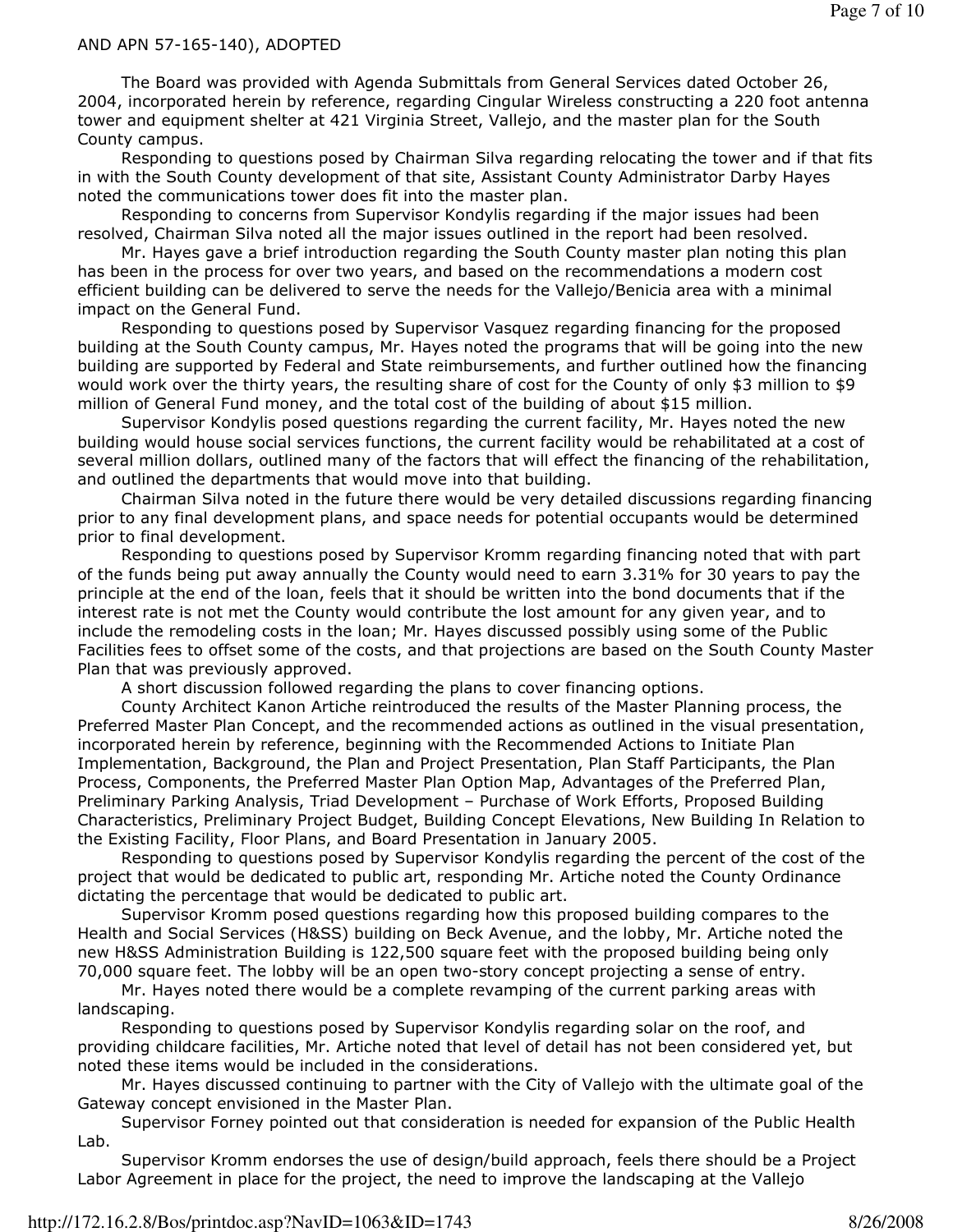campus, and would like further discussion regarding the child care center.

 Chairman Silva recommended a change to recommendation 4 to include "Direct Staff to work with City of Vallejo Department of Resources Management, Courts and affected parties regarding project entitlements, planning issues and traffic patterns in and around the Tuolumne Street County Campus as part of the implementation of the master plan." This would remove the City of Vallejo and add the Department of Resources Management.

 Supervisor Kondylis noted this project needs to remain fluid to address the issues, and posed questions regarding contacting the Head Start Program regarding radio waves affecting the children, responding Mr. Artiche noted the Property Management Group is working with Head Start at the current time.

 On motion of Supervisor Kondylis and seconded by Chairman Silva, the Board acted to receive a report regarding a master plan for the South County Campus facility in Vallejo, to approve in concept the development of a building at the South County Campus at Tuolumne Street, to authorize the purchase of Triad Developments work on the project, to adopt Resolution No. 2004-195, and to include the change to recommendation 4 as noted above; and Item 17A to approve the License Agreement with Cingular Wireless to operate and maintain communications equipment at 421 Virginia Street, Vallejo. So ordered by a vote of 5-0. (see Resolution Book)

### 27) ORDINANCE CHANGES RE THE SOLANO COUNTY AIRPORT LAND USE COMMISSION RETURNED TO CITY SELECTION COMMITTEE

 Scheduled on the agenda for this day was consideration of a proposed ordinance, which would rename the Aviation Advisory Committee as the Solano County Airport Land Use Commission and make appointment changes made by the Solano County City Selection Committee. On motion of Chairman Silva and seconded by Supervisor Kondylis, the Board directed that the proposed ordinance be read by title only. So ordered by a vote of 5-0.

Ron Glas, Department of Resources Management, discussed the reasoning for the request by the City Selection Committee to transfer the appointment currently made by the City of Vallejo to the City of Suisun, reviewed the sound boundaries of the airports in the County noting the City of Suisun is in the airport influence area and Vallejo is not. Mr. Glas noted the functions of the County Airport Land Use Commission (ALUC) is to protect the airports from encroachment and to protect land uses that develop around the airports from undue noise and safety concerns emanating from the airports.

Supervisor Vasquez noted Rio Vista is not in the airport influence area but has an appointment, and feels this commission is suppose to represent the entire County and that Vallejo should still have representation on this committee.

Director of Resources Management Birgitta Corsello discussed the State law requirements and current structure of the ALUC, the recommendation for representation change by the city planning directors, the city managers and the mayors. In consideration with the change, the current appointment by the City of Vallejo would remain in office until such time their term expires. Ms. Corsello further outlined past discussions regarding residency requirements, and the Nut Tree Airport Advisory Commission.

Mr. Glass provided the Board with a document "Airport Land Use Commission Creation; Membership; Selection" incorporated herein by reference, outlining options that are available.

Supervisor Kromm voiced concern with the proposed ordinance regarding page 5, Section 241 (d) and replacing a member after missing one meeting, and concern that the other mayors on the City Selection Committee (the Committee) may not agree with a city appointment recommendation, responding Ms. Corsello noted this particular group only meets as needed and how critical a quorum is, and noted the words "MAY be replaced". There was a short discussion regarding attendance at past meetings. Ms. Corsello discussed the process of appointments and confirmation by the City Selection Committee.

Supervisor Kromm expressed considerable concern with the need for an appointing city to ensure their recommendation for an appointment is confirmed by the City Selection Committee, responding Deputy County Counsel Jim Laughlin noted the recommendations for this committee are modeled under State law provision including the membership, requirements by the State law requiring the representatives be from cities with airports, and ultimately the appointments being made by the City Selection Committee. The structure of the committee must be agreed upon by the Board and the Committee, and ultimately it is the mayors that determine how the city appointments are made. Responding to concerns voiced by Supervisor Kromm for the need for residency requirements, Mr. Glas noted difficulty in the Rio Vista area getting participants with aviation expertise that live in the city boundaries.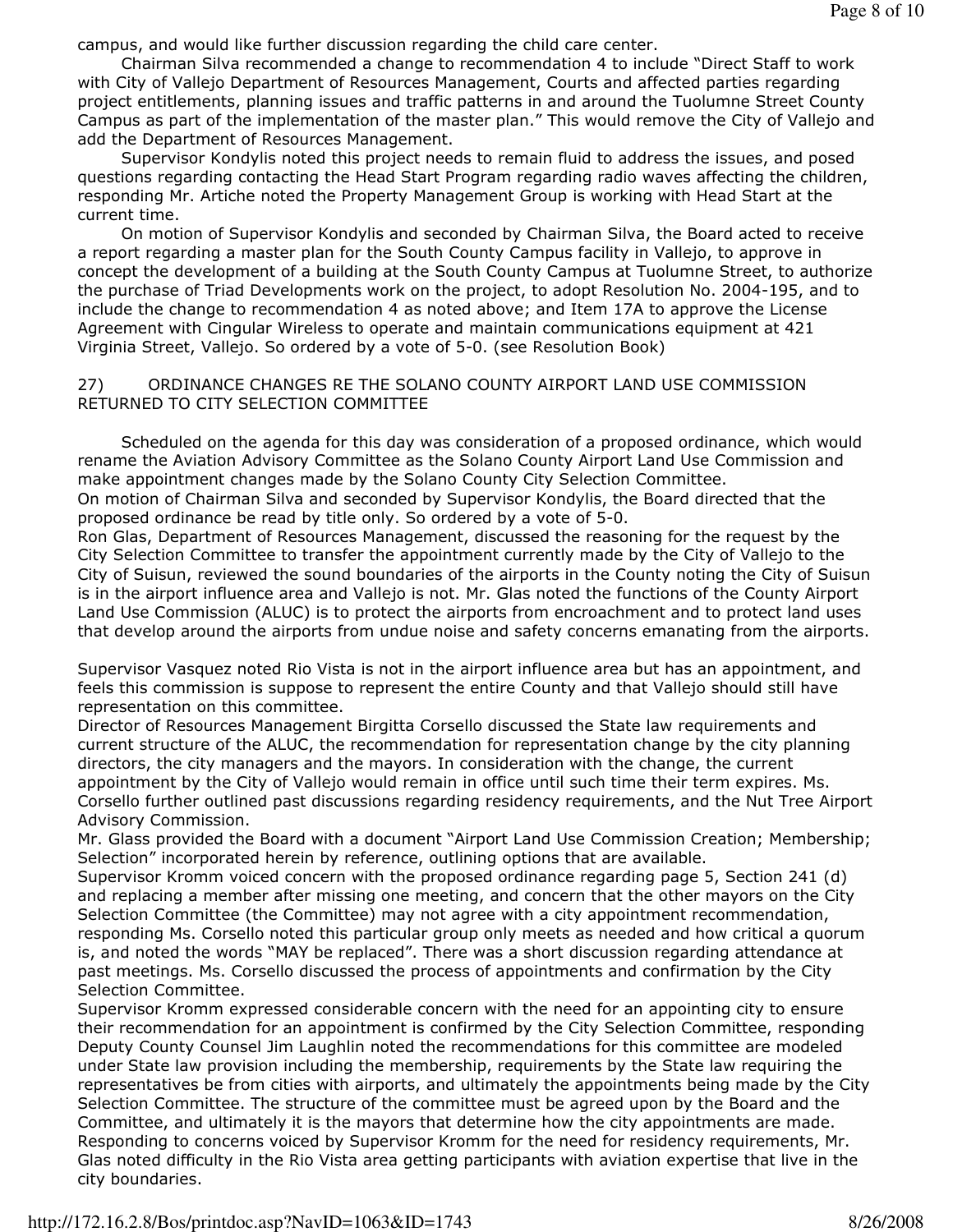Supervisor Kromm strongly suggested amending 2-241 (d) to ensure the mayors of the four cities have their appointment, that could be subject to confirmation by the Committee, but wants the individual mayor of the individual city to bring the name forward. Responding, Mr. Laughlin noted the mayors and the Board must agree upon any changes to the City Selection Committee structure. Chairman Silva noted the Committee is clerked by the Clerk to the Board of Supervisors who takes the minutes and records the votes, per State law, and noted we must follow State law. County Counsel Dennis Bunting noted any changes should be done by legislation, noted the Committee is regulated by statute in Government Code Section 50270, discussed the purpose of the Committee and discussed regulations under that code section. Mr. Bunting discussed how the County originally decided to utilize the Airport Advisory Committee and the ALUC. Any changes relative to the Committee must be agreed upon by the Board and the mayors, if the Board wants to change the appointments from the Committee to the mayors and cautioned that any changes need to be kept within the parameters of the spirit of the law.

Supervisor Kondylis feels the appointment should remain in Vallejo to ensure South County representation, responding Ms. Corsello suggested if the Board does not want to accept the recommendation from the mayors that it be sent back to the Committee and there be representation from the Board at the next City Selection Committee meeting to discuss this matter. There was a motion by Supervisor Kondylis and seconded by Chairman Silva, that second was withdrawn, and again seconded by Supervisor Vasquez, the Board acted to direct the matter be returned to the mayors and to indicate the Board wants no changes at this time to amend the appointments to the ALUC. So ordered by a vote of 4-1, Chairman Silva voted no.

28) ORDINANCE NO. 1652 AMENDING CHAPTER 28, SECTION 28-15 OF THE SOLANO COUNTY CODE TO REZONE 5,407 SQUARE FEET OF PROPERTY LOCATED AT 4409 GREEN VALLEY ROAD, APPROXIMATELY SIX MILES WEST OF THE CITY OF FAIRFIELD, FROM PARK (P) TO RESIDENTIAL ESTATE (RE-1/3), ADOPTED

 Scheduled on the agenda for this day was consideration of a proposed ordinance to rezone 5,407 square feet of land located at 4409 Green Valley Road from Park (P) to Residential Estate (RE-1/3) APN 0147-100-090 and 0-147-090-060.

On motion of Supervisor Kondylis and seconded by Supervisor Forney, the Board directed that the proposed ordinance be read by title only. So ordered by a vote of 5-0.

Chairman Silva opened the public hearing. As there was no one who wished to speak on this matter, the public hearing was closed.

 On motion of Supervisor Kromm and seconded by Supervisor Kondylis, the Board acted to adopt Ordinance No. 1652. So ordered by a vote of 5-0.

#### APPOINTMENTS/RESIGNATIONS TO BOARDS AND COMMISSIONS

 On motion of Supervisor Kondylis and seconded by Supervisor Kromm, the Board acted to ratify the following appointments to the Solano Partnership Against Violence. So ordered by a vote of 5-0.

29A) SGT. DAN PILCHER, TERRY RAY, DANIEL LAMONS, JACKIE CROCKETT, ELIZABETH GIBBONEY, AND LATRISE M. MUCHISON APPOINTED TO SOLANO PARTNERSHIP AGAINST VIOLENCE (SPAV), as outlined in the Agenda Submittal from County Administrator's Office dated October 26, 2004, incorporated herein by reference, ratified.

#### 29B) REVISIONS TO THE SOLANO COUNTY PARK AND RECREATION COMMISSION BY-LAWS,

 The Board was provided with an Agenda Submittal from General Services dated October 26, 2004, incorporated herein by reference, regarding appointments of members to the Park and Recreation Commission.

 Tony Norris, General Services, noted the changes being recommended are to set the term of appointment to 4 years.

 Chairman Silva voiced concern with the term of office tied to the term of the appointing Supervisorial District making it a political appointment, responding Director of General Services Veronica Ferguson noted Article VI could be amended.

 Supervisor Forney and Supervisor Vasquez agree the terms for this committee should not be tied to the Board of Supervisors terms of office.